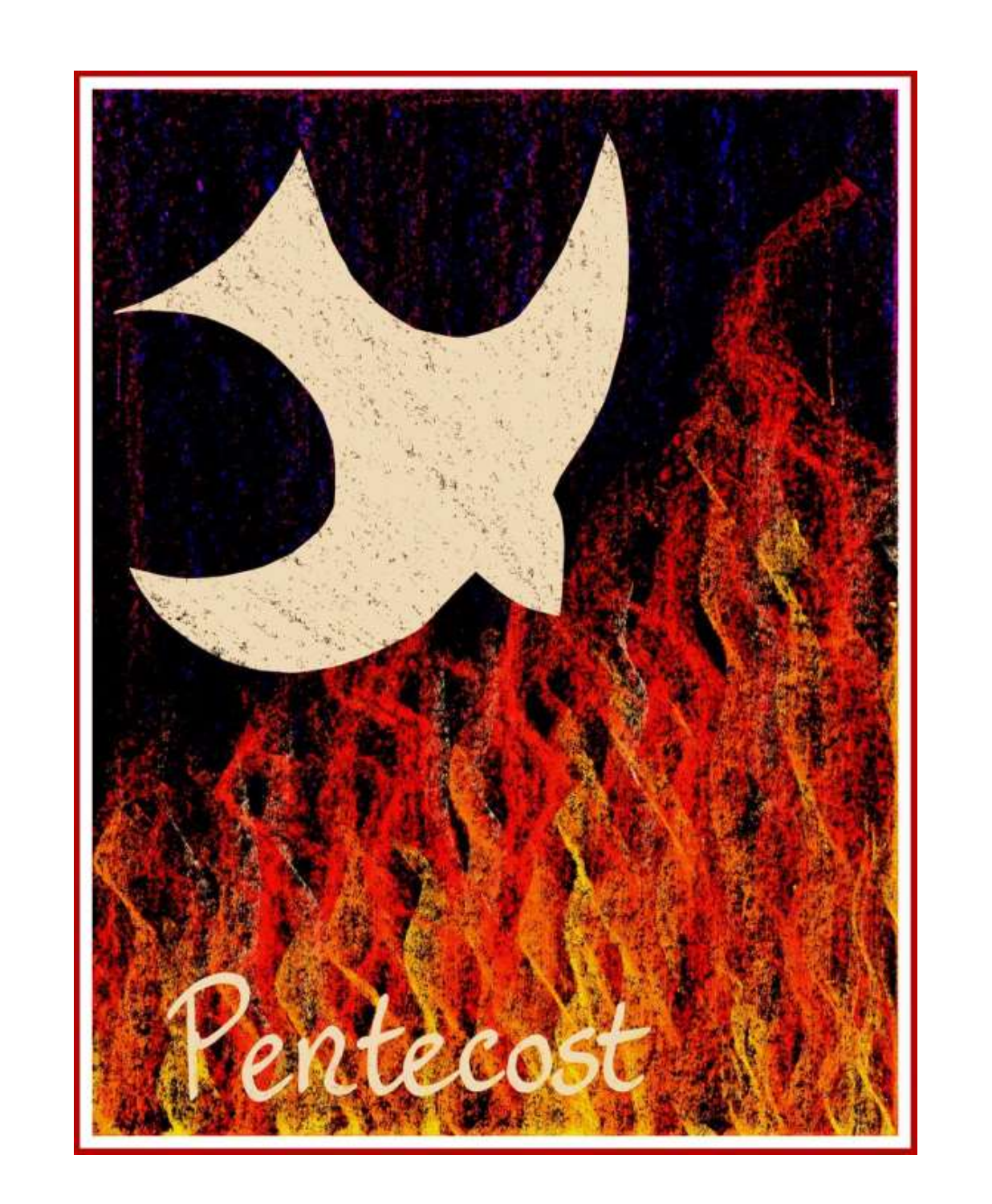# **Lakeside Presbyterian Church**

**Day of Pentecost Sunday, June 5, 2022**

# **ORGAN VOLUNTARY** *Larghetto* Gustav Adolf Merkel

**WELCOME AND NEWS** The Rev. Nancy Ross-Zimmerman The Rev. Dr. Louisa W. Umphres

**INTROIT** *Come, Holy Ghost* arr. William H. Mathis

*Come, Holy Ghost, our souls inspire, and lighten with celestial fire: thou the anointing Spirit art, who dost thy sev'n-fold gifts impart. Praise for thine eternal favor, Creator, Redeemer, Sustainer. Amen.*

# **\*CALL TO WORSHIP**

Spirit of the living God, visit us again on this day of Pentecost. **Come, Holy Spirit.** Like a rushing wind that sweeps away all barriers, **come, Holy Spirit.** Like tongues of fire that set our hearts aflame, **come, Holy Spirit.** With speech that unites the Babel of our tongues, **come, Holy Spirit.** With love that overlaps the boundaries of race and nation, **come, Holy Spirit.** With power from above to make our weakness strong, **come, Holy Spirit. Amen.**

**\*HYMN #280** *Come, O Spirit, Dwell Among Us* EBENEZER

# **PRAYER OF ADORATION**

# **CALL TO CONFESSION**

# **PRAYER OF CONFESSION**

**Almighty God, you poured out your Spirit upon gathered disciples creating bold tongues, open ears, and a new community of faith. We confess that we hold back the force of your Spirit among us. We do not listen for your word of grace, speak the good news of your love, or live as a people made one in Christ. Have mercy on us, O God. Transform our timid lives by the power of your Spirit and fill us with a flaming desire to be your faithful people, doing your will for the sake of Jesus Christ, our Lord. Amen.** 

# **DECLARATION OF FORGIVENESS**

#### **\*GLORIA PATRI** Hymn #581

#### **CHILDREN'S MOMENT**

(Please note that children who come forward may be visible to our online audiences.)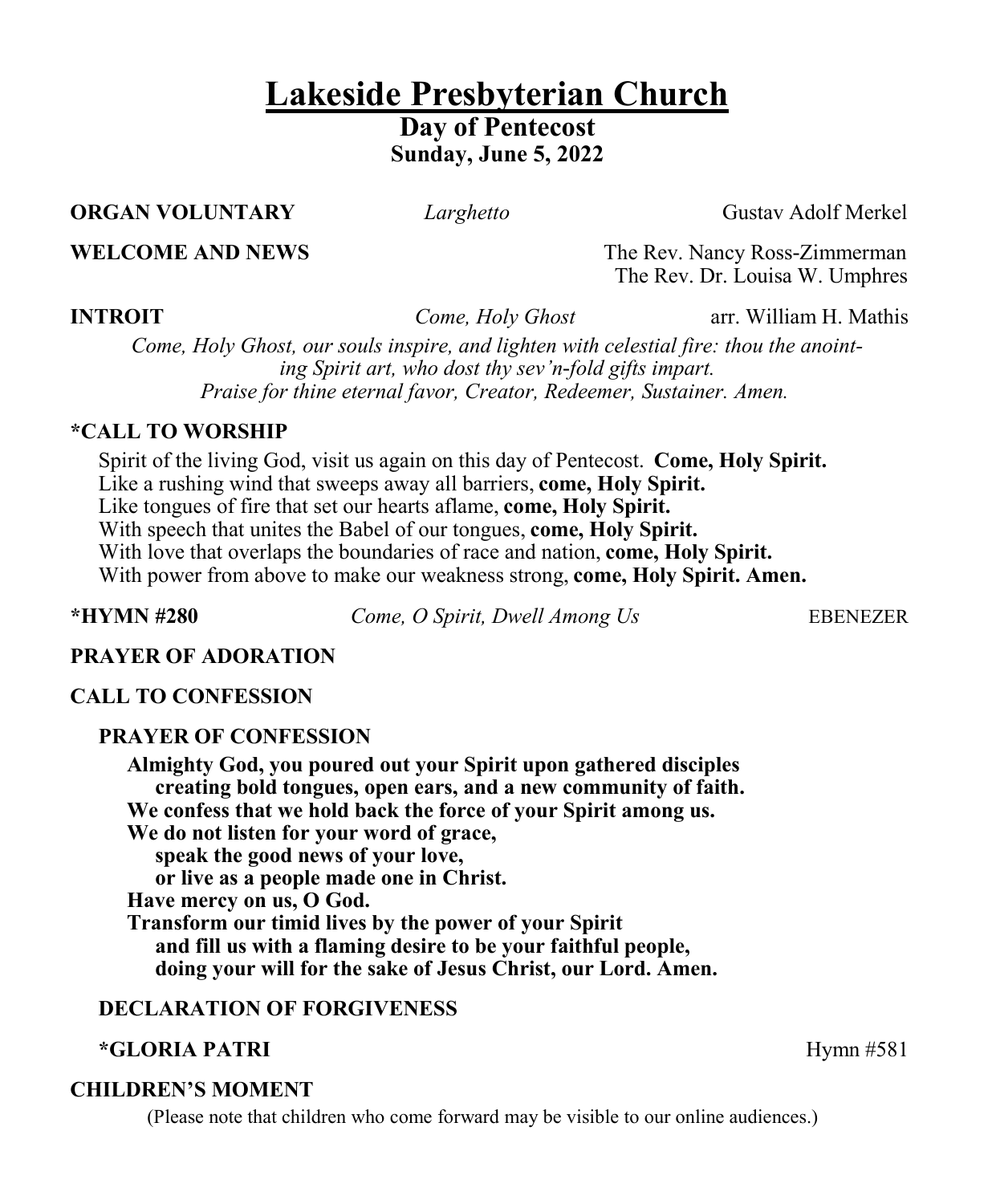### **OFFERING INVITATION**

**\*DOXOLOGY** Hymn #606

**Praise God, from whom all blessings flow; praise God, all creatures here below; praise God above, ye heavenly host; praise Father, Son, and Holy Ghost. Amen.**

#### **\*PRAYER OF DEDICATION**

**ANTHEM** *Spirit, Come!* Evelyn R. Larter

*Spirit, come, bring your Fire, all your people inspire. Holy wind, Holy fire, show the Savior's glory, tell the ancient story! Spirit, come in wind! Spirit, come in flame! Come in wind, come in flame, tell again the story! Spirit, come in the flame, to your people proclaim: Christ our God, man became, that we may inherit God the Holy Spirit. Spirit, come in wind! Spirit, come in flame! Come in wind, come in flame, tell again the story! Spirit, come, bring your Light! We would serve you aright. Through your gifts grant insight to your congregation, blessing ev'ry nation. Spirit, come in wind! Spirit, come in flame! Come in wind, come in flame, tell again the story! Holy One, Spirit blest, ever our welcome guest, be all honor addressed, endless praise be given to the Lord in heaven. Spirit, come in wind! Spirit, come in flame! Come in wind, come in flame, lead us on to glory!*

# **PRAYER FOR ILLUMINATION**

## **NEW TESTMENT READING** Acts 2:1-13 (N.T. p.119)

For the Word of God in scripture, For the Word of God among us. For the Word of God within us. **Thanks be to God.**

#### **SERMON** The Rev. Dr. Louisa W. Umphres

# **THE SACRAMENT OF BAPTISM**

Emma Kathryn Adams and John William Adams

#### **PRESENTATION** Jonathan Hart, Elder

\***PROFESSION OF FAITH** Apostle's Creed (Hymnal p. 17)

# **\*THANKSGIVING OVER THE WATER**

# **BAPTISM AND ANOINTING**

# **WELCOME**

# **\*PASSING THE PEACE**

The Peace of Christ be with you. **And also with you.**

**OFFERTORY** *Offertoire* Léon Boëllmann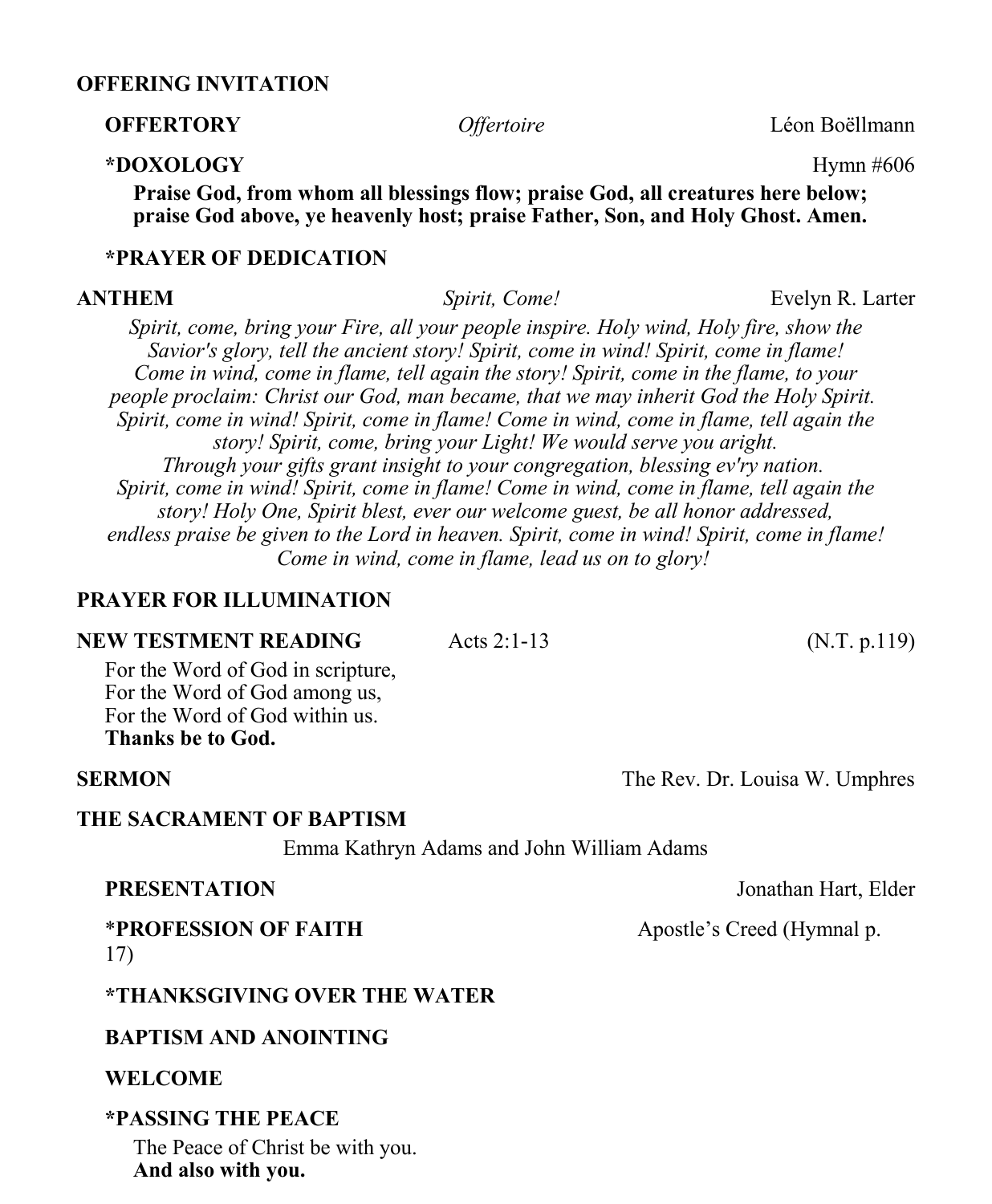# **SACRAMENT OF THE LORD'S SUPPER**

# **INVITATION TO THE LORD'S TABLE**

# **GREAT PRAYER OF THANKSGIVING**

The Lord be with you. **And also with you.** Lift up your hearts. **We lift them to the Lord.** Let us give thanks to the Lord our God. **It is right to give our thanks and praise.**

# **THE LORD'S PRAYER**

**Our Father, who art in heaven, hallowed be thy name. Thy kingdom come, thy will be done, on earth as it is in heaven. Give us this day our daily bread and forgive us our debts as we forgive our debtors, and lead us not into temptation, but deliver us from evil. For thine is the kingdom, the power, and the glory, forever. Amen.**

# **BREAKING OF THE BREAD and COMMUNION OF THE PEOPLE**

# **PRAYER AFTER COMMUNION**

**\*HYMN #295** *Go to the World!* SINE NOMINE

# **\*CHARGE AND BENEDICTION**

# **\*OUR BLESSING TO EACH OTHER** AR HYD Y NOS

**May the Lord, our gracious Father, bless you this day; Give you peace and hope and courage, along your way. May you stay within God's keeping, in your waking, in your sleeping. In your joy and in your weeping: God be with you.**

**POSTLUDE** *Toccata in G Minor* Johann Pachelbel

*\*Those who are able, please stand*

Permission to podcast/stream the music in this service obtained from ONE LICENSE with license #A-715941. All rights reserved.



**Lakeside Presbyterian Church, Inc.** 

**Worship · Learn · Serve** 2690 Dixie Highway, Lakeside Park, KY 41017

Donate

**Church telephone** 859-341-1963 **Church Office:** Monday through Thursday **10:00 a.m. to 2:00 p.m. www.lakesidechurch.org · lakeside@lakesidechurch.org**



News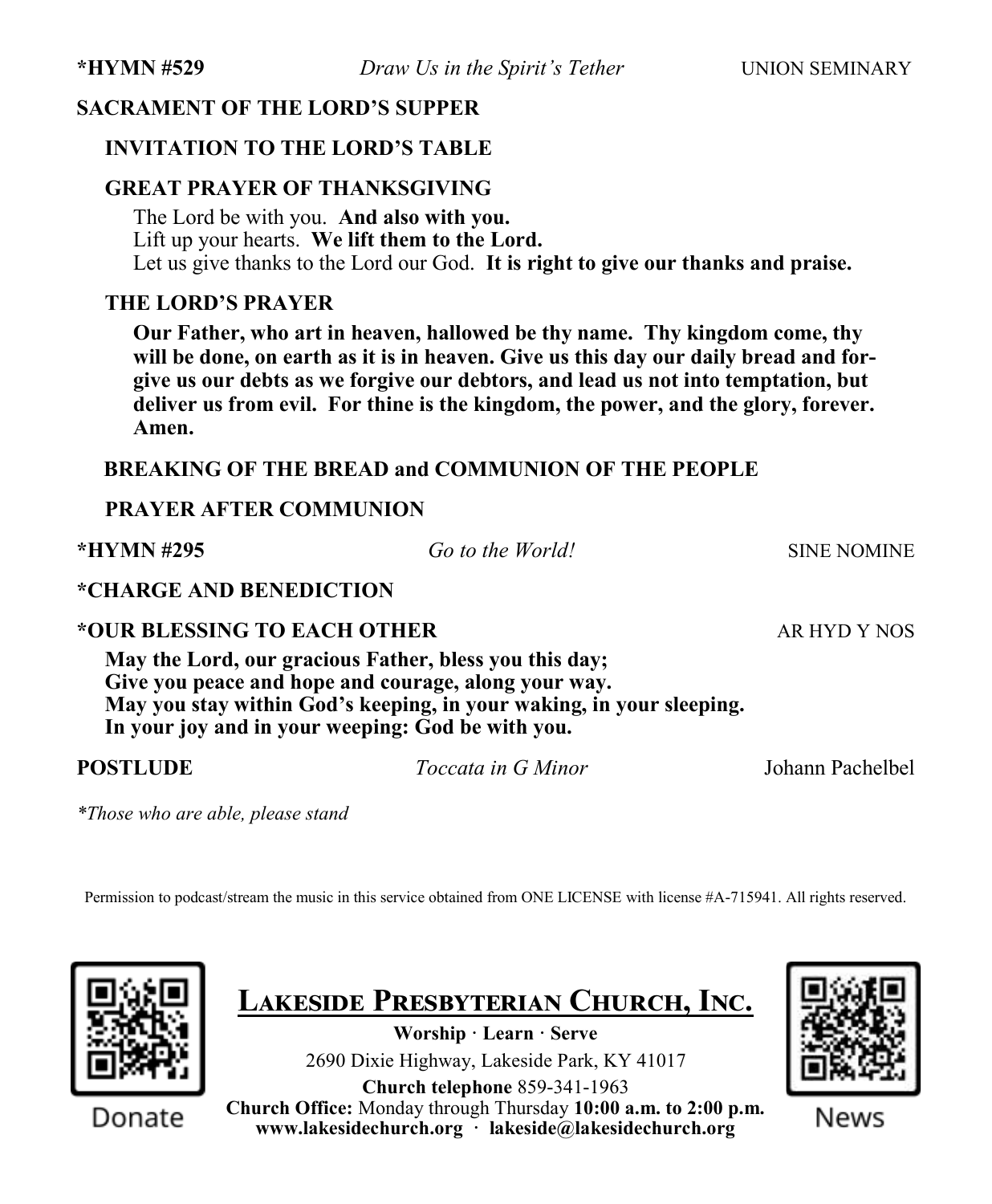**GIFT OF THE HOLY SPIRIT** 



This 20th-century text was written by a Presbyterian layperson and poet, who in her later years became interested in writing hymns for the seasons of the church year and prepared a collection of them for her congregation. It pairs effectively with this sturdy Welsh tune.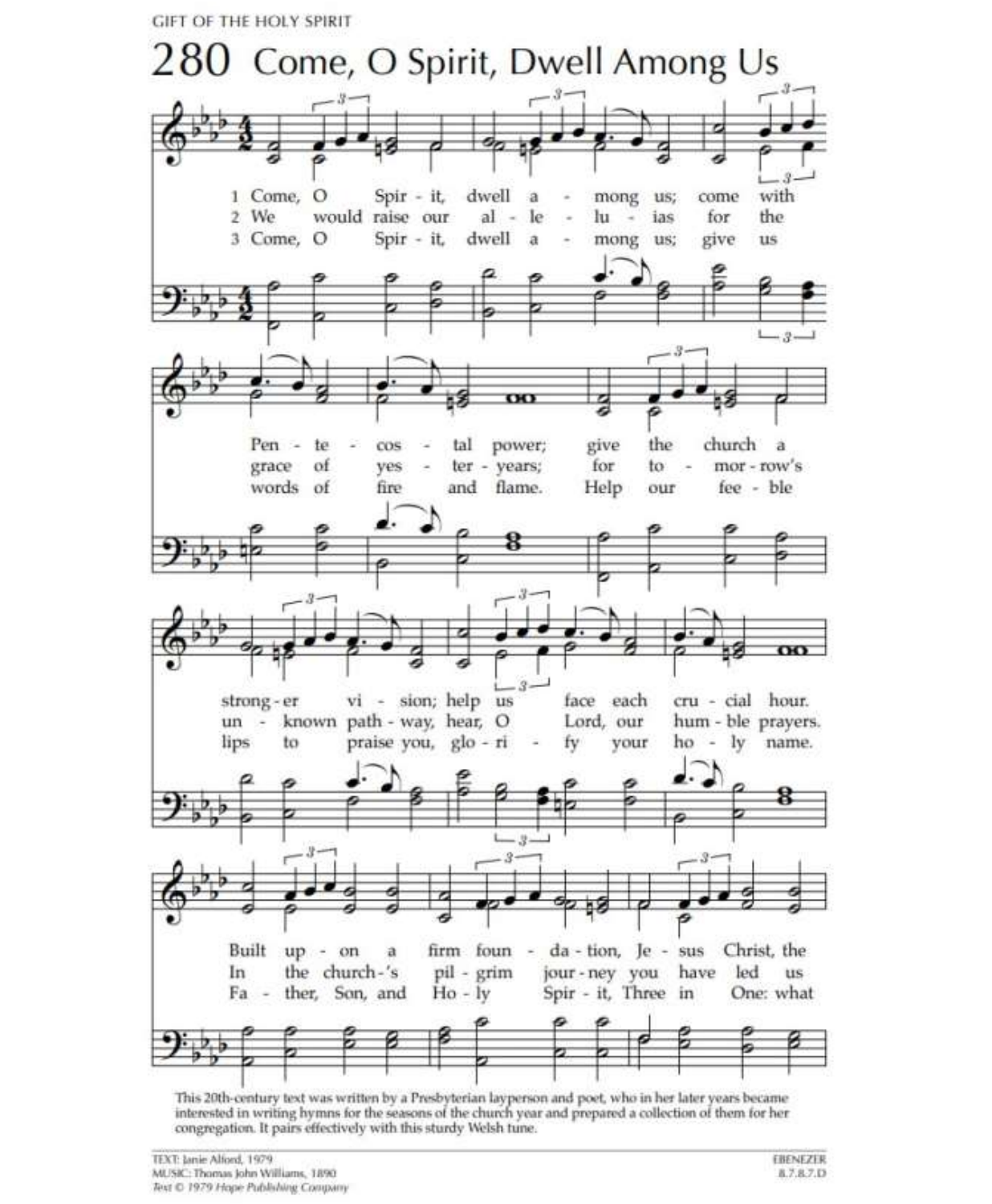GIFT OF THE HOLY SPIRIT

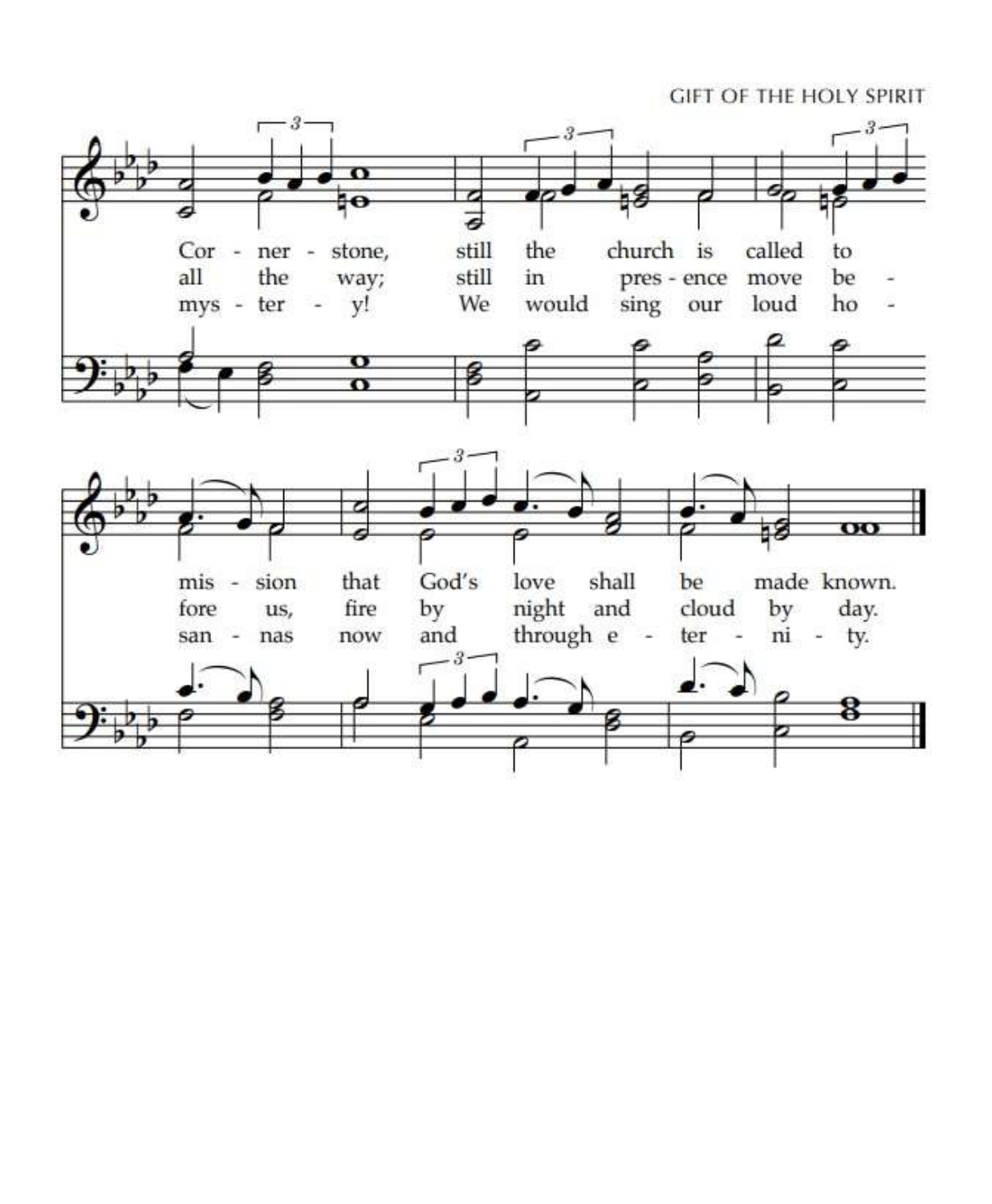**LORD'S SUPPER**